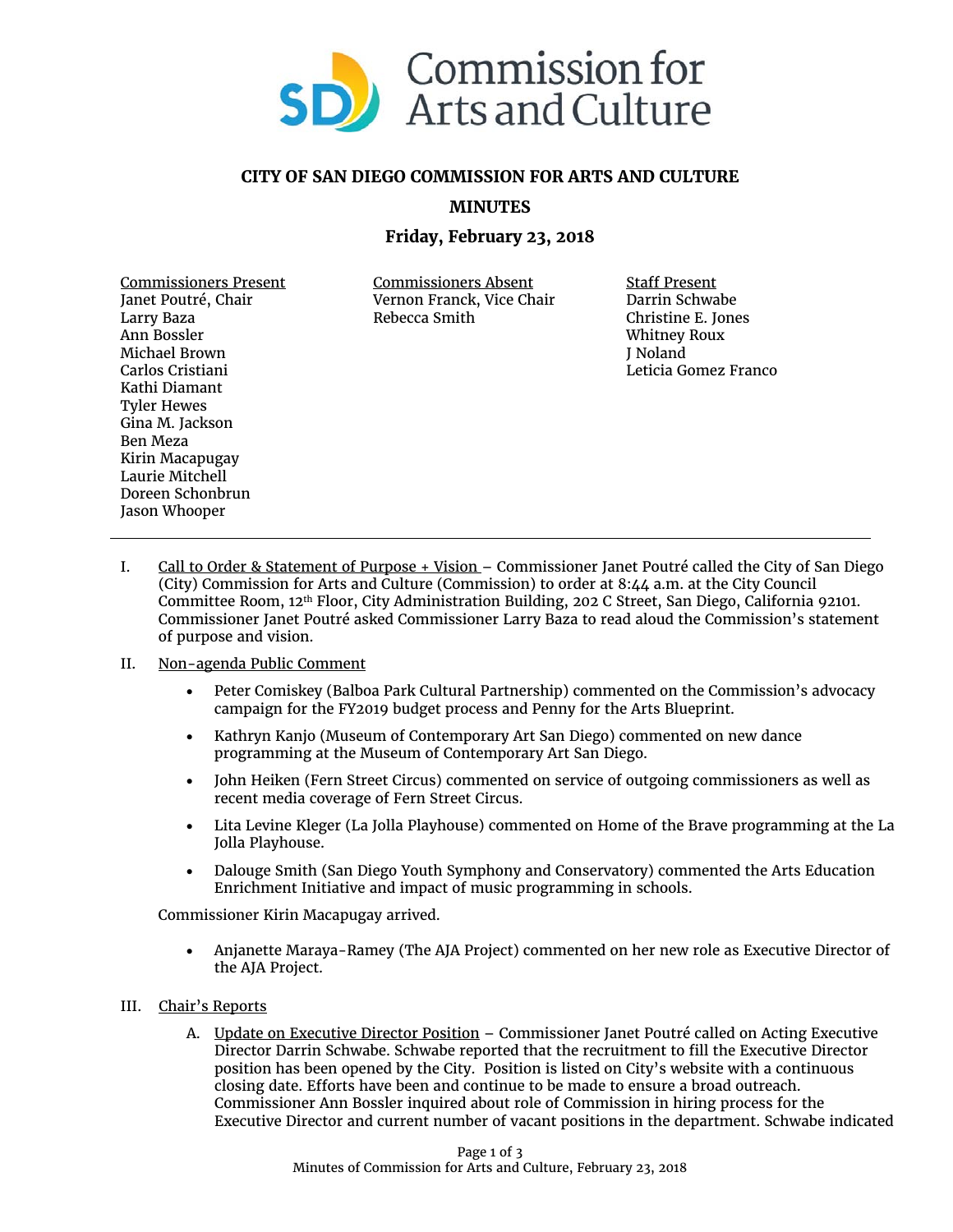that the Executive Director position is a Mayoral appointment and that the Commission's interest in being involved in the panel interviews would be communicated to City's leadership. He indicated that there are eight positions in the department, four of which are currently vacant.

B. Commissioner Speed-Round - Commissioner Janet Poutré invited the Commissioners to share what arts, culture and creative experiences they have had in the past month.

Commissioner Janet Poutré also presented Commissioner Laurie Mitchell, Commissioner Kathi Diamant and Commissioner Larry Baza with a proclamation on behalf of the City and thanked them for their service as Commissioners.

C. **ACTION – January 26, 2018 Minutes** – **Commissioner Tyler Hewes made a motion to approve the Commission meeting minutes of January 26, 2018. Commissioner Jason Whooper seconded the motion. The vote was 13-0-0; the motion passed.**

Yea: Baza, Bossler, Brown, Cristiani, Diamant, Hewes, Jackson, Macapugay, Meza, Mitchell, Poutré, Schonbrun, Whooper (13)

Nay: (0)

Abstention: (0)

Recusal: (0)

D. **ACTION – 2018 Commission Work Plan** - **Commissioner Larry Baza made a motion accept the work plan. Commissioner Kirin Macapugay seconded the motion.** Commissioners shared their enthusiasm for the work plan, as a living document. **The vote was 13-0-0; the motion passed.**

Public Comment

• Peter Kalivas (The PGK Project) commented on Commission Work Plan

Yea: Baza, Bossler, Brown, Cristiani, Diamant, Hewes, Jackson, Macapugay, Meza, Mitchell, Poutré, Schonbrun, Whooper (13)

Nay: (0)

Abstention: (0)

Recusal: (0)

- E. **ACTION – Charter for Commissioner Engagement Ad Hoc Committee Commissioner Ann Bossler made a motion to approve the Commissioner Ad Hoc Committee charter with the following edits:**
	- 1. Strike the length of service.
	- 2. Add that non-Commission stakeholders may be invited to speak as special guests at meetings.

**Commissioner Laurie Mitchell seconded the motion.** Discussion ensued about the engagement of non-Commissioners and the committee.

**The vote was 9-1-3; the motion passed.**

Yea: (9)

Nay: Brown (1)

Abstention: (3)

Recusal: (0)